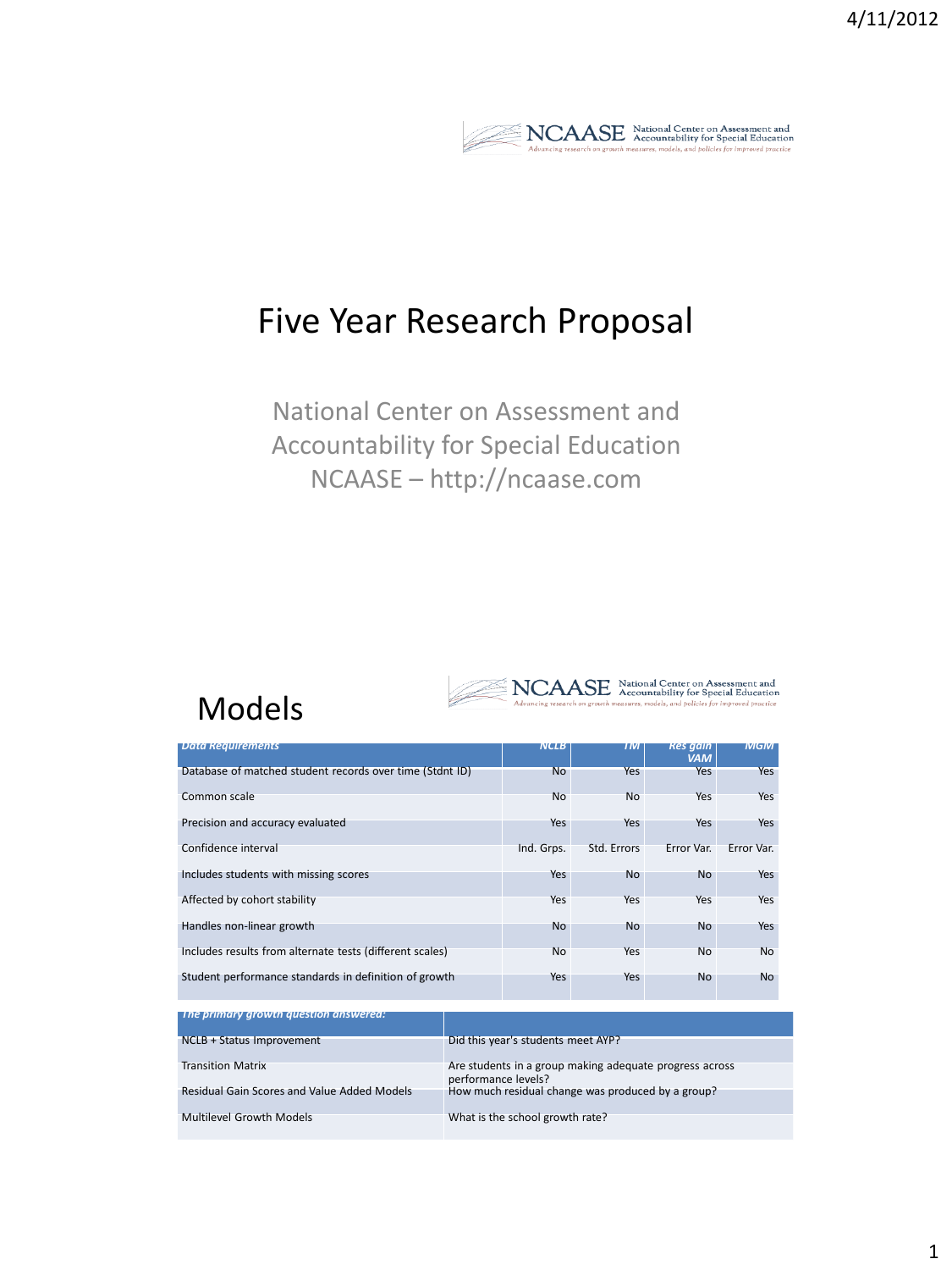

## Cornerstone Study

- 1. What is the natural developmental progress in achievement for students with disabilities?
- 2. What models best characterize achievement growth for students with disabilities who are participating in general achievement tests?
- 3. How do various growth models represent school effects for students with and without disabilities, and how do results compare to those derived from status models now in use?
- 4. What are the reliability and validity of estimates of school effectiveness for students with disabilities produced by alternative growth models and how are these estimates influenced by contextual differences among schools and students?

*NC Statewide Achievement Test (Grades 3-8: Reading & Math) – Years 1-2, 5*



# Multi-State Extension Study

- 1. What is the natural developmental progress in achievement for students with disabilities?
- 2. What models best characterize achievement growth for students with disabilities who are participating in general achievement tests?
- 3. How do various growth models represent school effects for students with and without disabilities, and how do results compare to those derived from status models now in use?
- 4. What are the reliability and validity of estimates of school effectiveness for students with disabilities produced by alternative growth models and how are these estimates influenced by contextual differences among schools and students?

*AZ • OR • PA Statewide Achievement Tests (Grades 3-8: Reading and Math) – Years 2 & 5*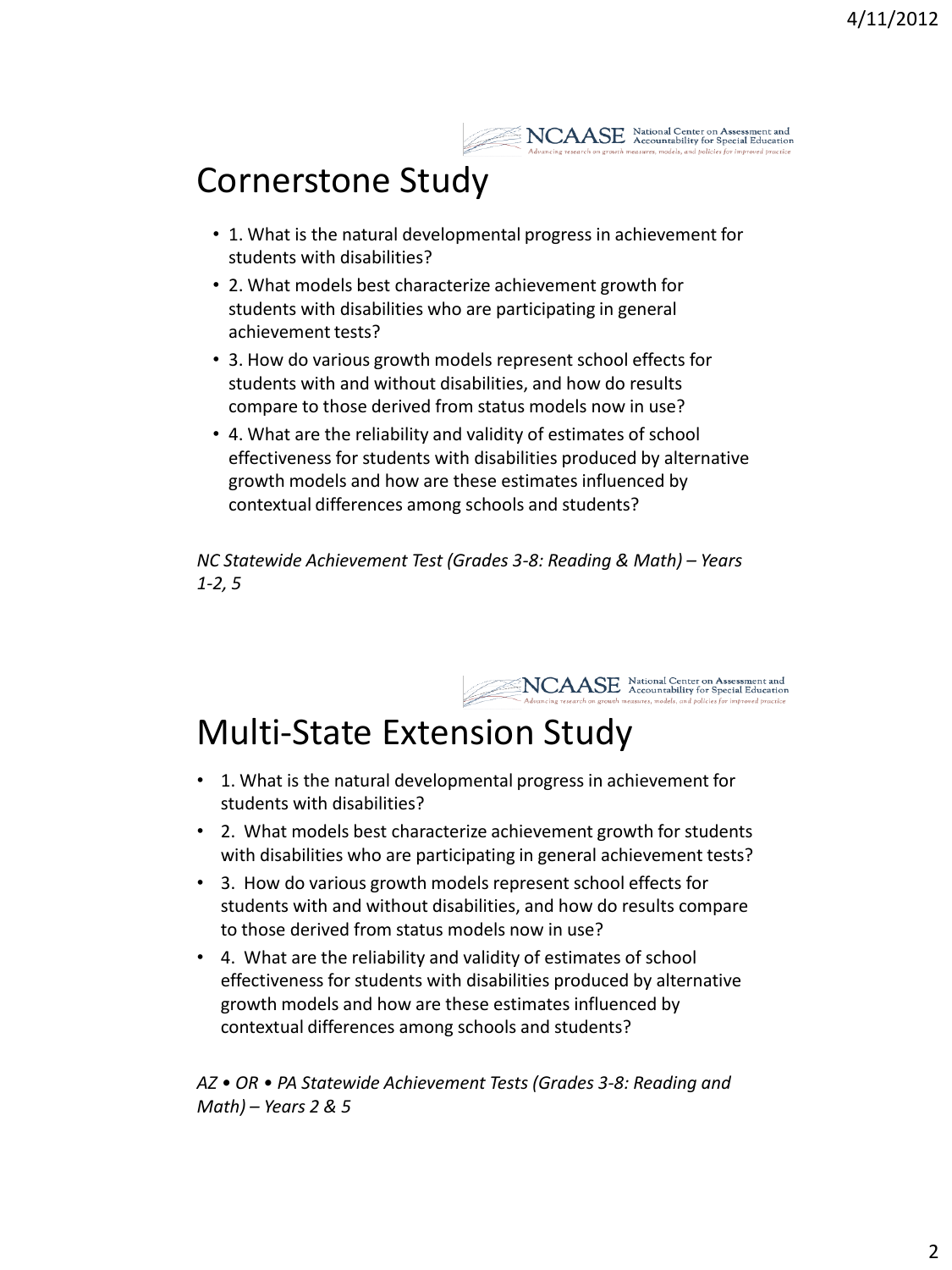

## Interim Assessments Study

- 1. What is the natural developmental progress in achievement for students with disabilities?
- 5. How do results from different types of interim assessments of students' achievement meaningfully contribute to a model of academic growth for students with disabilities?

*NWEA MAP in reading and mathematics Grades 1 to 10 – Years 1 and 2*

*easyCBM measures in reading and mathematics Grades 1 to 8 – Years 1 and 2*



## Multiple Measures Validation Study

- 5. How do results from different types of interim assessments of students' achievement meaningfully contribute to a model of academic growth for students with disabilities?
- 6. How can information about opportunity to learn and achievement growth be used to enhance academic outcomes for students with disabilities?

*Myilogs OTL Interim Assessments [CBM + Multiple Choice Tests] AZ • OR • PA Summative Assessments(Grades 3-5: Reading & Math) – Years 2 through 4*